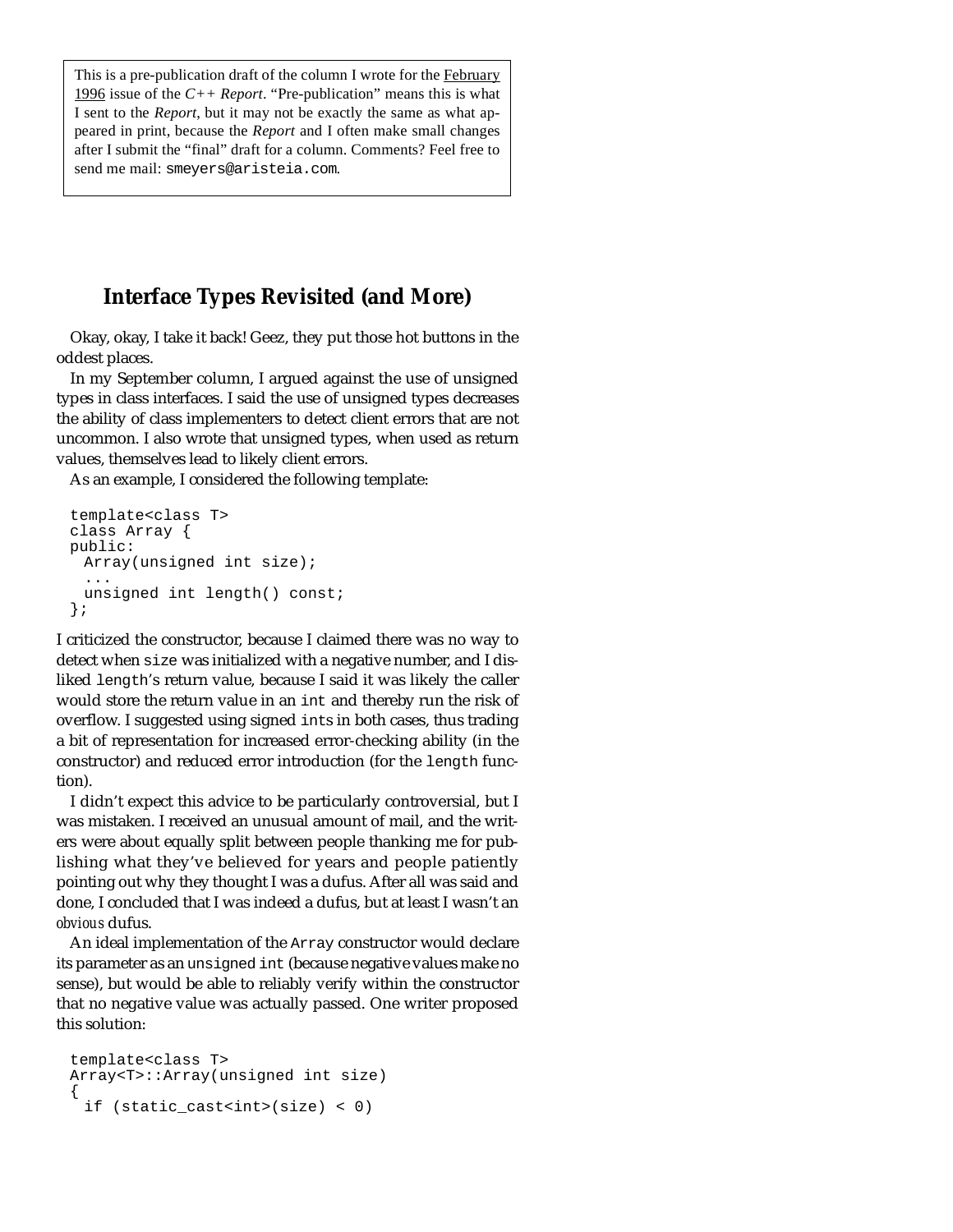```
do something appropriate for a negative
 size value;
...
```
}

The thinking here is reasonable enough. Assuming an int was passed in, cast size back to the int it used to be, then see if that int was negative. Alas, this code doesn't necessarily do what we want it to, because the draft C++ standard says that if an unsigned int with a value greater than MAX INT (an implementation-defined value found in <limits.h>) is cast to an int, the resulting value is implementation-defined. In other words, if size is initialized with a negative value, there is no guarantee that static\_cast<int>(size) will yield the number originally passed in. Thus this cast-based solution won't work.

There is a way to do what we want to do, however, and it was brought to my attention by both Dan Saks and Bear Giles. The trick is to avoid the cast from an unsigned to a signed int. Instead, compare size against MAX\_INT. If size is greater, the value with which size was initialized must have been negative. In other words, implement the check inside Array's constructor like this:

```
template<class T>
Array<T>::Array(unsigned int size)
{
 if (size > MAX_INT)
  do something appropriate for a negative
   size value;
 ...
}
```
This should be portable. Of course, this also limits the maximum value that can be passed into the Array constructor to MAX\_INT, but the solution I proposed in my September column (declaring size to be of type int) suffers from that drawback, too.

Now that I've been shown how to check for negative values when a function's parameter is unsigned, I believe that is the best way to declare function parameters when negative values make no sense. But it's not perfect. Dawn Koffman summarized the downside in her mail:

If you're using an unsigned, how do you *communicate* to the caller that they can only use the lower half of the numeric range of the unsigned? As I see it, using an unsigned communicates that negative values are inappropriate (which is what you want to communicate), but it also communicates that the value can have twice the magnitude in the positive direction (which in this case you *don't* want to communicate). In practice, miscommunicating about the upper half of the range for long unsigned values is unlikely to be an issue, but I'd be concerned about the miscommunication when it comes to short unsigned values.

I think in general what makes programming hard is that we're forced to use the same language to communicate with compil-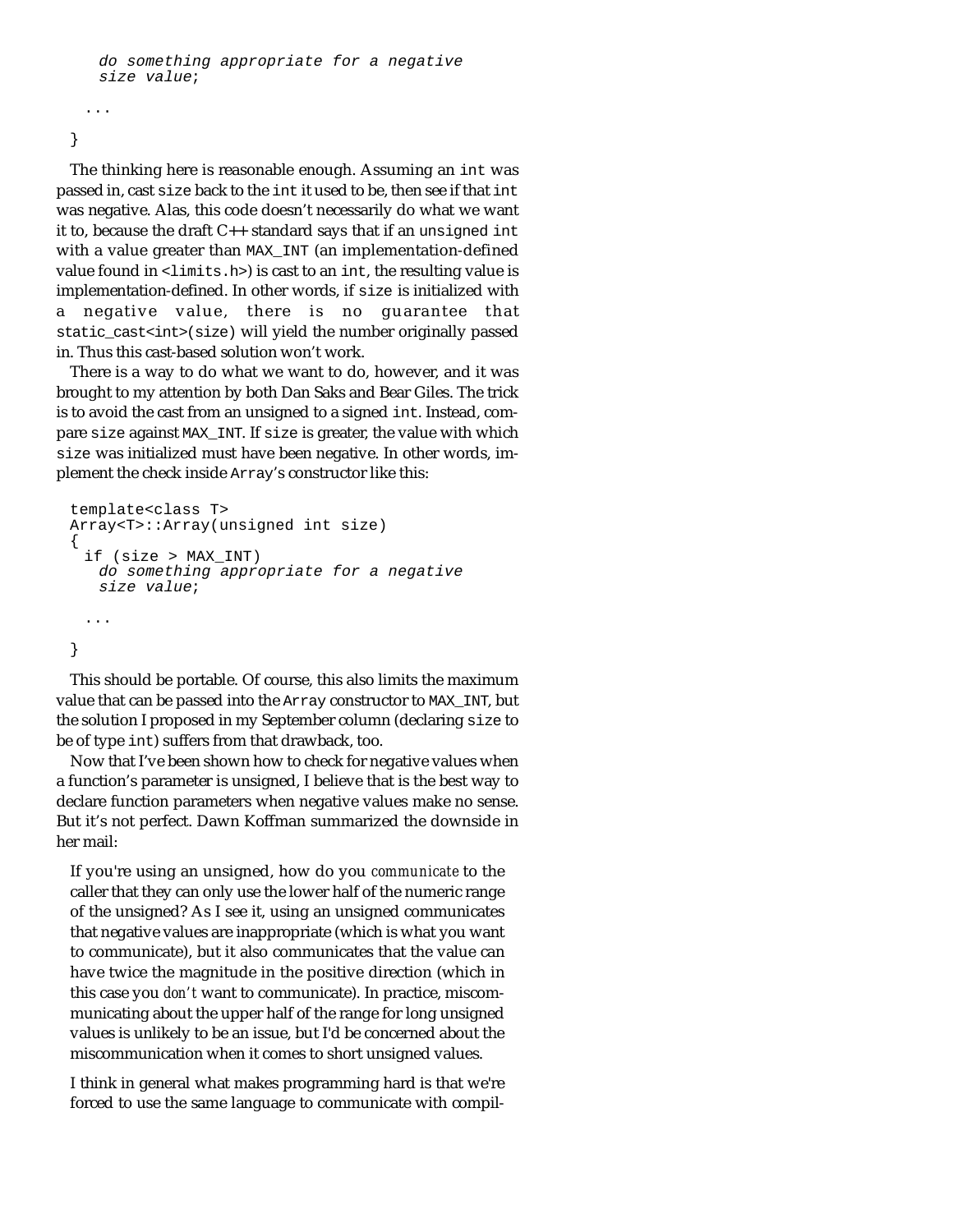ers *and* with the humans who'll be using and maintaining our code. It's very difficult to communicate so that we're completely understood by both of these very different systems (who have very different jobs to do), at least given the kinds of languages we have these days.

## Hmmm, anybody for a new language?

Once we've decided to use unsigned parameter types but to accept only values in the range [0, MAX\_INT], we can safely start to return unsigned values from other functions, because the draft standard guarantees us that it's portable to convert an unsigned int to an int provided the value of the unsigned int is within the range of the int. We can thus have Array::length return an unsigned int (to emphasize that it will never return a negative value), but still be assured that all is well if — as is likely — the caller treats the return value as an int.

I am grateful to all who wrote, and especially to Dan and Bear for sharing their solution to the unsigned-values-in-interfaces problem.

## **Arrays and Polymorphism**

With that behind us, let us move on to a different topic, that of using arrays polymorphically. One of the most important features of inheritance is that you can manipulate derived class objects through pointers and references to base class objects. Such pointers and references are said to behave *polymorphically* — as if they had multiple types. C++ also allows you to manipulate *arrays* of derived class objects through base class pointers and references. This is no feature at all, because it almost never works the way you want it to.

For example, suppose you have a class BST (for binary search tree objects) and a second class, BalancedBST, that inherits from BST:

```
class BST { ... };
class BalancedBST: public BST { ... };
```
In a real program, such classes would be templates, but that's unimportant here, and adding all the template syntax just makes things harder to read. For this discussion, we'll assume BST and BalancedBST objects contain only ints.

Consider a function to print out the contents of each BST in an array of BSTs:

```
void printBSTArray( ostream& s,
                     const BST array[],
                     int numElements)
{
 for (int i = 0; i < numElements; ++i) {<br>s << array[i]; // this assumes a
                       \frac{1}{2} this assumes an
 } // operator<< is defined
} \overline{ } // for BST objects
```
This will work fine when you pass it an array of BST objects:

BST BSTArray[10];

...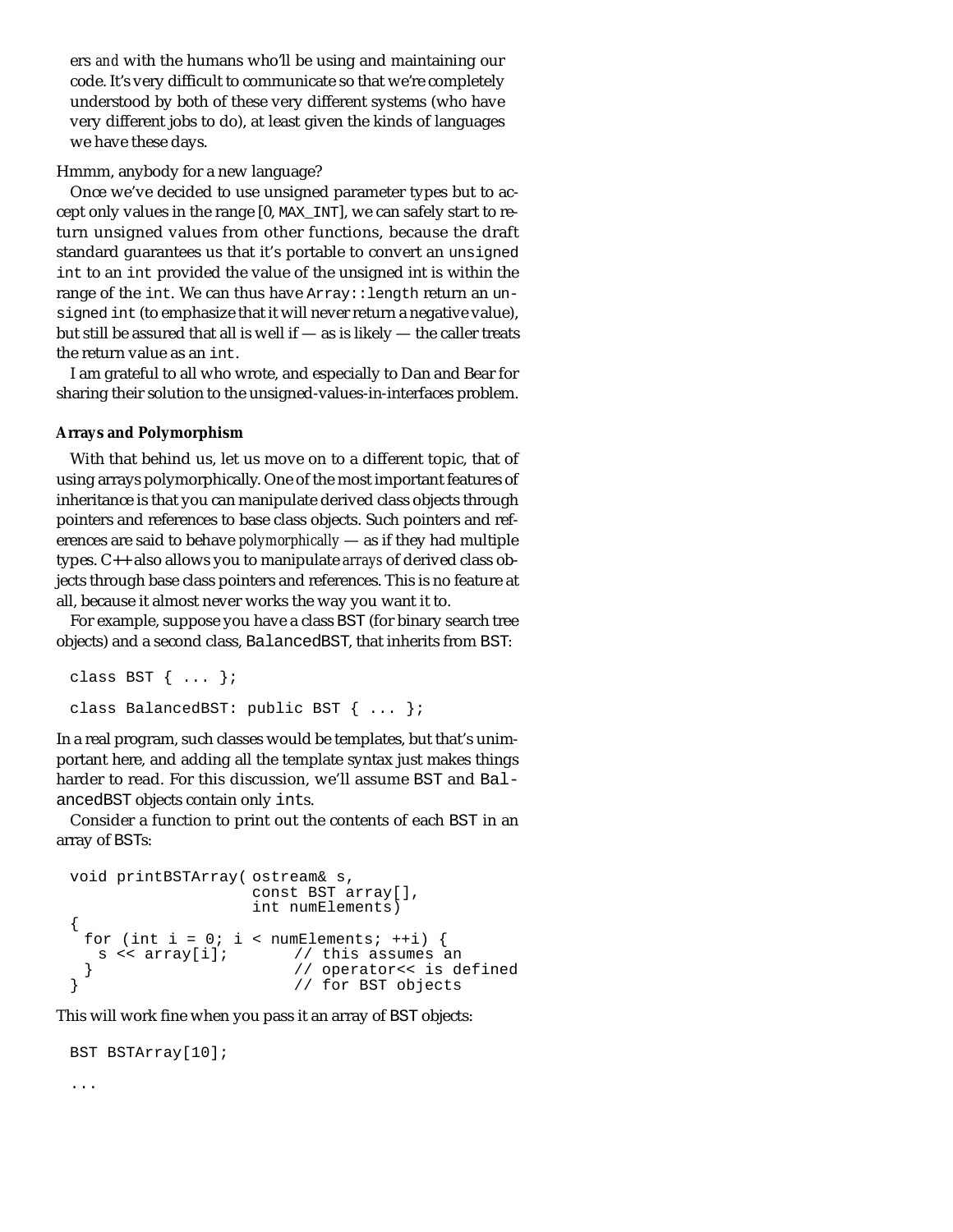printBSTArray(cout, BSTArray, 10);// works fine

Consider, however, what will happen when you pass printBS-TArray an array of BalancedBST objects:

```
BalancedBST bBSTArray[10];
...
printBSTArray(cout, bBSTArray, 10);
                                  // works fine?
```
Your compilers should accept this function call without complaint (though I know of one compiler that will erroneously reject it), but look again at the loop for which compilers must generate code:

```
for (int i = 0; i < numElements; ++i) {
 s << array[i];
}
```
Now,  $\arctan[i]$  is really just shorthand for an expression involving pointer arithmetic: it stands for  $*(array+i)$ . We know that array is a pointer to the beginning of the array, but how far away from the memory location pointed to by array is the memory location pointed to by array+i? The distance between them is i\*sizeof(anobject in the array), because there are i objects between  $array[0]$  and  $array[i]$ . In order for compilers to emit code that walks through the array correctly, they must be able to determine the size of the objects in the array. This is easy for them to do. The parameter array is declared to be of type array-of-BST, so each element of the array must be a BST, and the distance between array and array+i must be i\*sizeof(BST).

At least that's how your compilers look at it. If you've passed an array of BalancedBST objects to printBSTArray, your compilers are probably wrong. In that case, they'd assume each object in the array is the size of a BST, but each object would actually be the size of a BalancedBST. Derived classes usually have more data members than their base classes, so derived class objects are usually larger than base class objects. We thus expect a BalancedBST object to be larger than a BST object. If it is, the pointer arithmetic generated for printBSTArray will be wrong for arrays of BalancedBST objects, and there's no telling what will happen when printBSTArray is invoked on a BalancedBST array. Whatever does happen, it's a good bet it won't be pleasant.

The same problem arises in a different guise if you try to delete an array of derived class objects through a base class pointer. Here's one way you might innocently attempt to do it:

```
// delete an array, but first log a message
// about its deletion
void deleteArray(ostream& logStream, BST array[])
{
 logStream << "Deleting array at address " 
            << static_cast<void*>(array)
            << '\n';
 delete [] array;
}
```